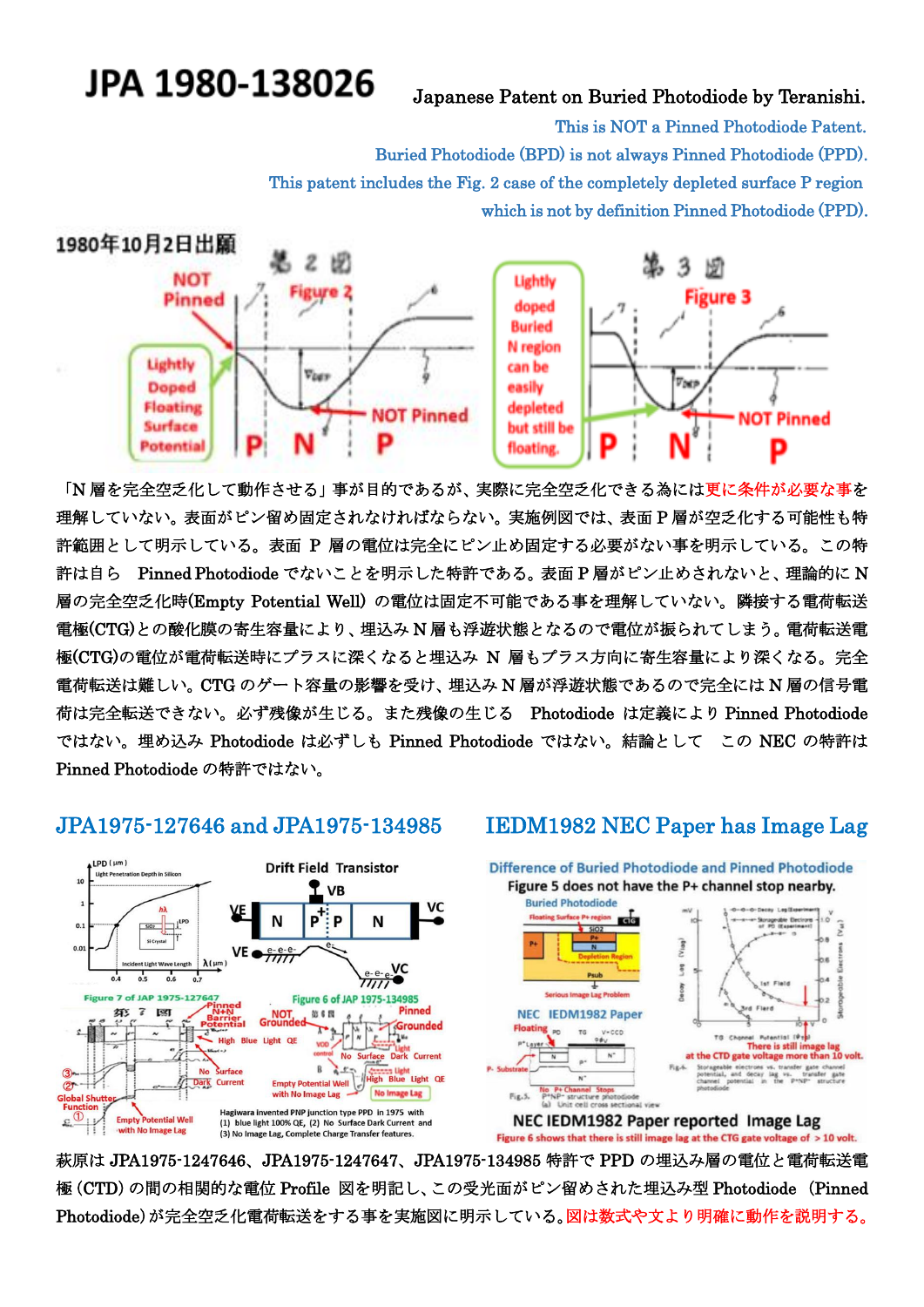

Vertical OFD (VOD)

**Electrical Shutter** 

 $\overline{\mathbf{x}}$ 

 $\mathbf{x}$ 

## JPA 1980-138026 1980年10月2日出願

This patent is on the PNP junction type Buried Photodiode but NOT Pinned Photodiode. The surface P region is not pinned and grounded. The surface potential can be of any value depending on the floating buried N region potential, which is actually controlled by the substrate Psub potential which is grounded in this case, but in case of a built-in **VOD function P+NPNsub junction** photodiode, the P region potential is controlled by the Nsub VOD voltage and can be any value. The surface P region must be pinned by the adjacent P+ channel Stops region or the adjacent metal contact wiring.

**Comparison of Various Light Detecting Photo Sensor Structures**  $P*|N|$  $P<sub>well</sub>$ Nuo ●P+NPNsub 接合型HAD受光素子 (JPA 1975-134985) 萩原(1975) 基板(Nsub)に P+NP 接合を形成する。 Pinned コ This is Pinned Photodiode ●NPNsub 接合型 VOD受光素子 (JPA 1978-1971) 山田(1978) 基板(Nsub)にNP 接合を形成する。 ●PNPsub 接合型埋込み型受光素子(JPA 1980-138026)  $\overline{\mathbf{N}}$ P p 寺西(1980) 基板(Psub)にPN 接合を形成する。 This is just a buried photodi Yamada **Buried** Hagiwara Surface Teranishi Classical type Channel N+Psub Channel 1978 1980 1975 feature cco cco Photodiode **NPNsub** PNPsub PNPNsub **Blue** Light Sensitivity  $\circ$  $\circ$  $\boldsymbol{\mathsf{x}}$  $\mathbf{x}$  $\circ$  $\circ$ Low Image Lag  $\circ$  $\circ$  $\circ$  $\circ$ × x **Surface Dark Current**  $\circ$  $\mathbf{x}$  $\mathbf{x}$  $\circ$  $\mathbf x$  $\mathbf{x}$ Surface Trap Noise  $\circ$  $\circ$  $\circ$  $\mathbf x$ x  $\mathbf{x}$ 

電子 shutter 機能は VOD付き Pinned Photodiodeのみが可能です。

 $\overline{\mathbf{x}}$ 

 $\mathbf{x}$ 

 $\mathbf x$ 

 $\mathbf{x}$ 

 $\circ$ 

x

 $\circ$ 

 $\circ$ 

 $\mathbf{x}$ 

 $\overline{\mathbf{x}}$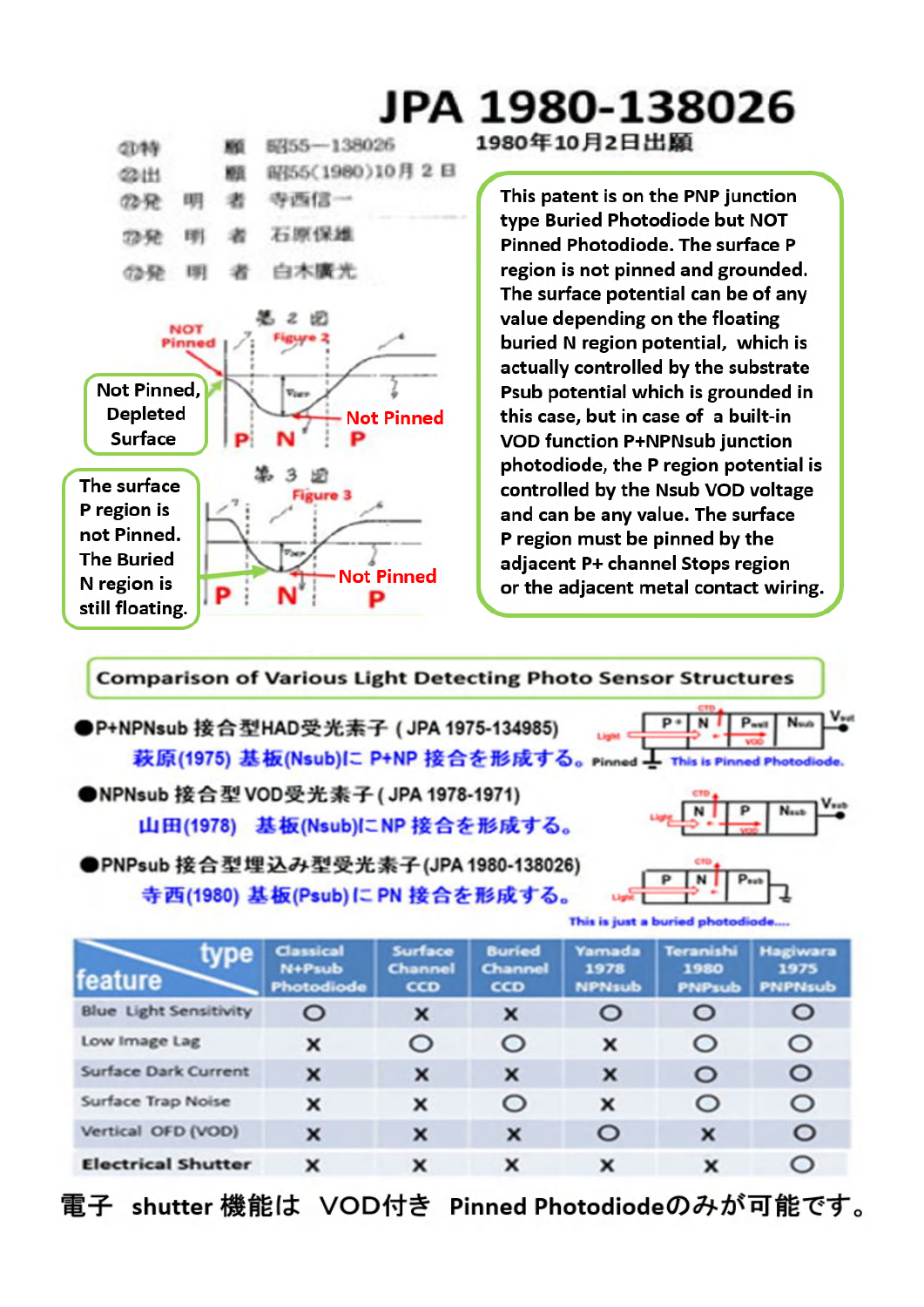19 日本国特許庁 (JP)

4 特許出願公開

### @ 公開特許公報(A)

昭57-62557

東京都港区芝五丁目33番1号日

43公開 昭和57年(1982) 4月15日

 $6DInt.$   $Cl.^3$ 識別記号 H 01 L  $27/14$ 29/76  $31/10$ 

庁内整理番号  $7021 - 5F$  $6851 - 5F$  $7021 - 5F$ 

発明の数 2 審査請求 未請求

#### (全5頁)

|      |   | <b>@固体撮像装置とその駆動方法</b> |            |   |
|------|---|-----------------------|------------|---|
| ②特   | 願 | 昭55―138026            | <i>①</i> 発 | 明 |
| 22 H | 願 | 昭55(1980)10月2日        |            |   |

|  | ⑦発の明の者の寺西信一     |
|--|-----------------|
|  | 東京都港区芝五丁目33番1号日 |
|  | 本電気株式会社内        |
|  | ⑦発の明の者の石原保雄     |

- 本雷気株式会社内 白木廣光 者 東京都港区芝五丁目33番1号日 本雷気株式会社内 70出 願 人 日本電気株式会社 東京都港区芝5丁目33番1号
- 4代 理 人 弁理士 内原晋

明  $\chi, \mathrm{H}$ 彞

周体撮像装置とその感動方法 発明の名称

#### 特許請求の範囲

⑦発

明

者

1. 第1導電型の半導体基板と、この基板の主面 に形成され光の入射による信号観荷を蓄積する弟 1導電型と逆導電性の弟2導電型の蓄積領域と、 この審戦領域に対応して設けられた信号電荷転送 手以と、前記蓄積誤域と前記信号電荷転送手段と の国に設けられ、訂記審検視域から初記信号高荷転 送手段への信号電荷の転送を制御するトランスフ ァゲートとを有する固体诚保装置の単位セルにお いて、前記蓄視領域の表面の金面に前記第1導電 豊の表面層が設けられ、かつ前記蓄積領域が完全 に空乏化するのに必要な前記基板と前記番板領域 との間の逆バイアス電圧が30ポルト以下である ことを噛たすように構成されてなることを特似と する固体最像装置o

2. 男1等同型の半導体塞板と、この基板の主面

に形成され光の入射による信号電荷を蓄積する前 記第1導電型と逆導電性の第2導電型の蓄積領域 と、この蓄積領域に対応して設けられた信号電荷 転送手段と、前記蓄積領域と前記信号電荷転送手 段との間に設けられ前記蓄積領域から前記信号電 荷転送手段への信号電荷の転送を制御するトラン スファゲートとを有する固体撮像装置の単位セル の、前記蓄積領域の表面の全面に前記第1導電型 の表面層が設けられ、かつ前記蓄積領域が完全に 空乏化するのに必要な前記基板と前記蓄積領域と の間の逆パイアス電圧VDEP が30ポルト以下で あることを満たすように構成された固体撮像装置 において、前記トランスファゲートのチャネル部 の電気的に中性のときのフェルミ電位と真性フェ ルミ電位との差をVrとしたとき、前記基板の内 部の空乏化していない部分のフェルミ電位を基準 とした前記トランスファゲートのチャネル電位の 絶対値 Vch を VDEP + 2VF 以上にすることによっ て前記蓄積領域から前記信号電荷転送手段へ電荷 を移すことを特徴とする固体撮像装置の駆動方法。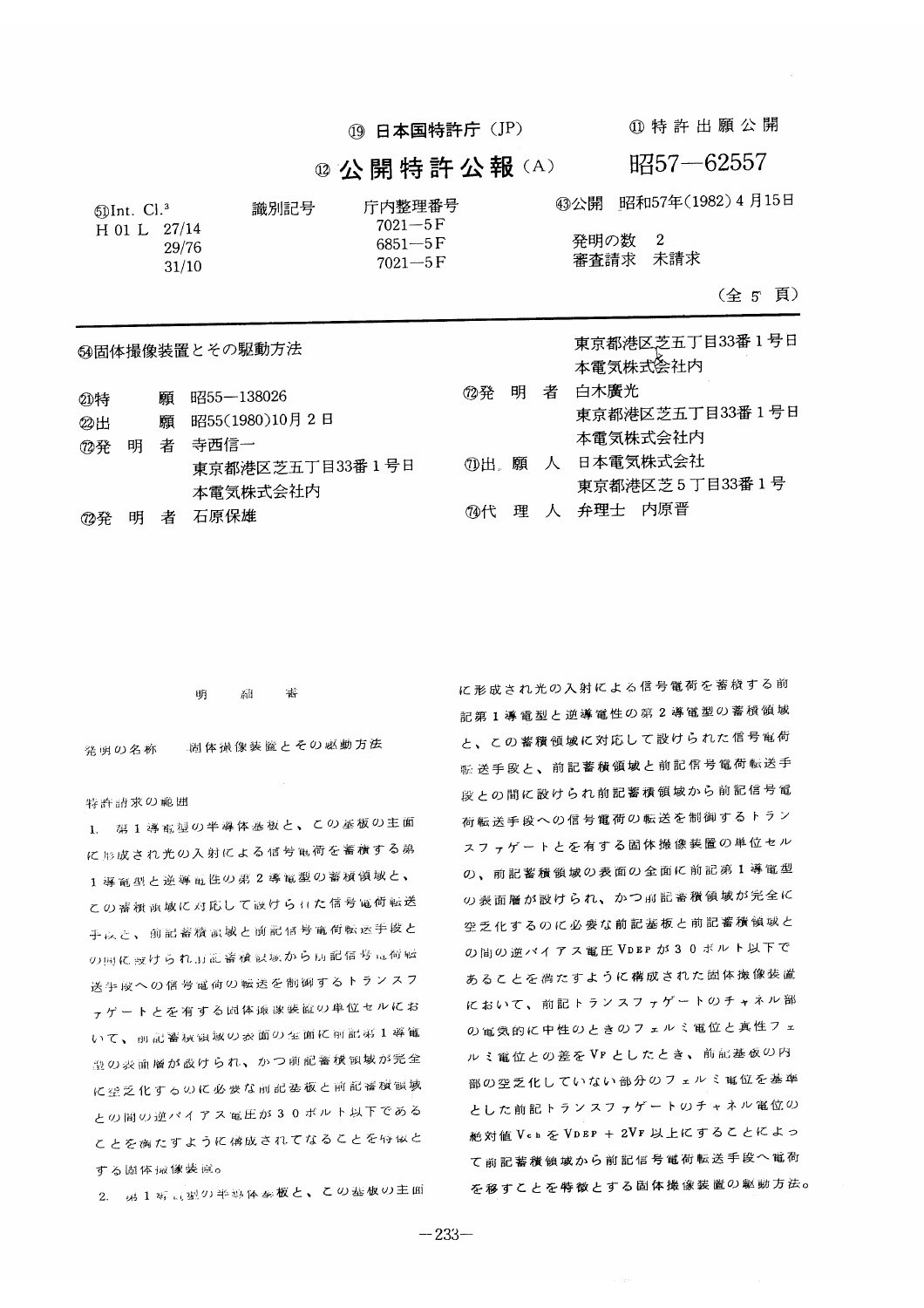#### 特開昭57- 62557(2)

発明の詳細な説明

この発明は残像を小さくした固体撮像荘置とそ の驱動方法に関する。

固体海像荘直の中でも電荷結合素子 (CCD)を 用いた固体撮像装置は出力容量が小さいために雑 音が小さく、きわめて低照度での撮像が可能であ る。しかし、例えば、従来のp·n 談合を蓄積領 域に用いたインターライン転送方式 CCD固体撮像 **装置では低照度はど残像は目立つようになり、再** 生画像は見るに耐えないものになってしまう。従 って难音が低照度撮像限界を决めるのではなく、 残像が低照度限界を決めることになる。残像を減 少すれば殲像可能な限界照度をはくすることが出 米る。

第1図はp-n接合を審横領域に用いたインタ ーライン転送万式 CCD2次元固体最像装置の平面 桓式図である。p型半導体基板の受光側の主面に この基版とpn 接合し、入射光による信号電荷を 蓄 橋 す る n 型 の 蓄 横 領 域 1 が 多 数 個 複 数 列 に 配 列 形成されている。蓄積領域1の各列ごとに近接し

スタ2へ移った信号雷荷を垂直CCDレジスタ2の 端部に転送し、さらに水平CCDレジスタ4を通っ て出力装置5へ移動させる。

次に残像の原因を説明する。p型の基板の内部 のフェルミ電位を基準とした n 型の蓄積領域1の 電立をVA、トランスファゲート3がオン状態の ときのチャンネル電位をVchとする。このVAは p型の基板と n 型の蓄積領域1との間の逆バイア ス電圧である。また、トランスファゲート3のチ ャネル郡の面気的に中性のときのフェルミ電位と 真性フェルミ電位との差をVFとする。するとVF は、

## $V_F = \frac{kT}{g}$   $\left| \ln \frac{N B}{n i} \right|$

と表わされる。ただしkはポルツマン定数、Tは 記対温度、そは単位電荷量、NBはチャネル部の 不純物濃度、カiは真性澱度である。n型の蓄積 演域1を完全に空乏化させるのに必要なVAを VDEPとする。従来の固体強像装置では蓄積領域 1のドナー密度が大きく、VDEPは通常の動作条 件のVAよりはるかに大きい。通常、MOS型の集

対応して信号電荷転送手段としての垂直CCDレジ ス タ 2 が 形 成 さ れ て い る 。 蓄 積 領 域 1 と 垂 直CCD レジスタ2との間にはトランスファゲート3が設 けられている。垂直CCDレジスタ2の一方の端部 は水平 CCDレジスタ 4 に接続されており、この水 平CCDレジスタ4の一方の端部は出力装置5に接 続されている。光電変換を行なう蓄積領域1以外 の部分はアルミニウムによって光遮蔽されている。

このようなインターライン転送方式 CCD2 次元 イメージセンサの駆動方法と転作の様子を説明す  $\ddot{\delta}$  o

1に信号電荷が蓄積される。この信号はトランス フェゲート3がオン状態になりチャネルが形成さ れることによって、垂直CCDレジスタ2にほされ る。トランスファゲート3がオフ状態になりチャ ネルがなくなると、垂直CCDレジスタ2と蓄積領 域1との間に電位障壁ができ、信号電荷の次の蓄 積が始まる。垂直 CCDレジスタ2と水平 CCDレジ スタ4はパルスによって駆動され、垂直CCDレジ

積回路の最高電圧はp-n接合の耐圧とゲート酸 化膜の耐圧によって決まり、30Vである。信号 電荷蓄積時には、入射光に反応して蓄積領域1に 信号電荷である電子が蓄積され、蓄積領域1中の 空乏膚は小さくなり、VAは小さくなる。トラン スファゲート3がオン状態になり、チャネル電位 がVchとなると、蓄積領域1より垂直CCDレジス タ2へ信号電荷が格り始める。トランスファゲー ト3をMOS電界効果トランジスタ (MOSFET)と みなし、薔薇宛城1をソスとし、垂直 CCDレジス タ2をドレインと考える。すると VA く Vch … 2VF ならばこのMOSFETは強反転状態で動作し、電 何転送はすみやかに行なわれ、 VA は Vch - 2VF 程度になる。しかしVA > Vch - 2VF ではこの MOSFETは弱反転状態で動作するために、電荷 転送は遅く、VAは最終到達電位であるVch-VF になかなか到達しない、トランスファゲート3を 』ン状態にするのは垂直帰線期間のうちの1部期 間である。標準テレビジョン方式では垂直帰線期 間は約1110 Asec であり、トランスファゲート3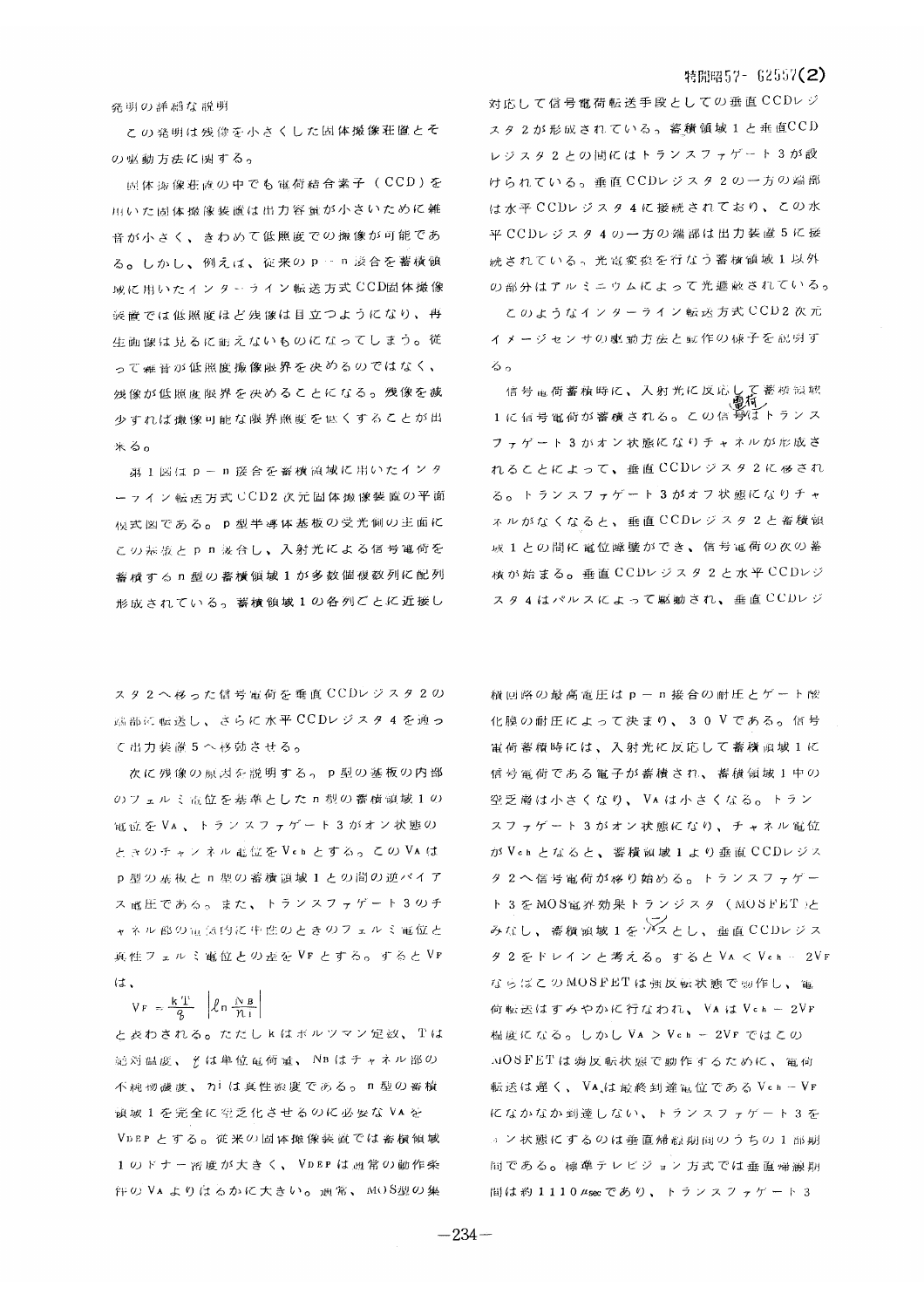をオン状態にする期間は通常 1μsen程度から 500μsec 程度までである。例えばトランスファゲート3の チャネル長を5μm、チャネル幅を5μm、蓄積領 域1の容量を0.03pFとすると、VAがVeh-2VF 程度からVch-VFになるのに必要な時間は数十msec であり、トランスファゲート3がオン状態の期間 に比較してはるかに大きい。このため、通常のト ランスファゲート3のオン状態の期間では、信号 電荷は蓄積領域1より垂直 CCDレジスタ2へ完全 には転送されず、1部の信号電荷が蓄積領域1に 取り残されることになり、この取り残された信号 電荷は以後のトランスファゲート3がオン状態に なったときに蓄積傾域1より垂直CCDレジスタ2 へ転送され、再生画面上では残像となって表われ る欠点があった。

この発明の目的は上記のような残像をなくした 固体症像装置とその駆動方法を提供することにあ  $\delta$ 

この発明によれば、弟1導電型の半導体基板と、 この基板の主面に形成され光の入射による信号電

特徴とする固体撮像装置の認動方法が得られる。 以下この発明の実施例に基いて説明する。

この発明による浅像をなくした固体撮像装置で は、従来に比較して蓄積領域1のドナー機度が低 くなっており、かつ、蓄積領域1の表面の全面に p型の表面層が設けられている。このため蓄積領 城1を完全に空乏化させるのに必要な逆バイアス mH VDEP は小さく、VDEP + 2VF は通常のMOS 型集積画路の最高電圧30Vより小さい。VDEP +2VF < 30ボルトであるので、 V ch を VDEP + 2VF 以上にすることができる。Vch >VDEP + 2VF とした駆動方法では、トランスファゲート3かオ ン状態になり、チャネル電位がVehになると、蓄 積頭域1より垂直CCDレジスタ2へ信号電荷が移 り始める。トランスファゲート3をMOSFETと みなし、畜積領域1をソースとし、垂直CCDレジ スタ2をドレインと考える。すると、VAの厳終 到達電位 VDEP においても VA < Vch - 2VF である ので、このMOSFETは常に強反転状態で動作し、 電荷転送はすみやかに行なわれ、蓄積損域1が完

#### 特開昭57- 62557(3)

荷を蓄積する第1導電型と逆導電性の第2導電型 の蓄積領域と、この蓄積領域に対応して設けられ た信号電荷転送手段と、前記蓄積領域と前記信号 電荷転送手段との間に設けられ前記蓄積領域から 前記信号電荷転送手段への信号電荷の転送を制御 するトランスファゲートとを有する固体撮像装置 の単位セルにおいて、前記蓄積領域の表面の全面 に前記第1導電型の表面層が設けられ、かつ前記 蓄積領域が完全に空乏化するのに必要な前記基板 と 前記蓄積領域との間の逆バイアス電圧が30ボ ルト以下であることを満たすように構成されてな ることを特徴とする固体撮像装置が得られる。さ らに前記この発明の固体撮像装置において、前記 トランスファゲートのチャネル部の電気的に中性 のときのフェルミ電位と真性フェルミ電位との差 をVFとしたとき、前記基板の内部の空乏化して いない部分のフェルミ電位を基準とした前記トラ ンスファゲートのチャネル電位の絶対値Vchを VDEP+2VF 以上にすることによって前記蓄積領 域から前記信号電荷転送手段へ電荷を移すことを

全に空乏化し、VA が最終到達電位VDEPになる。 例えばトランスファゲート3のチャンネル最が5 μm、チャネル幅が5μm、蓄積領域1の容量が 0.03pFの場合に、VAがVDEP-2V程度から VDEPになるのに必要な時間は高々100nsec程度 であり、トランスファゲートがオン状態にある時 間 1 µsec 程度から500 µsec 程度に比較して非常に **速い。この結果、信号電荷は蓄積領域1より垂直** CCDレジスタ2へ完全に転送され、蓄積領域1に 信号電荷が取り残されることはなく、残像現象は 起こらない。

n 型の蓄積領域1の表面の全面に設けられたp 型の表面層の効果を説明する。第2図と弟3図は この発明のそれぞれ異なる実施例において、蓄横 演域1を表面と垂直方向に見たときの電位分布を 示した図である。左側が表面であり、表曲よりp 型の表面層7とn型の蓄積領域1とp型の基板6 がある。実験8は電子が感じるボテンシャルの分 布である。1点鎖線9はp型の基板6の内部の空 乏化していない領域でのフェルミ電位であり、電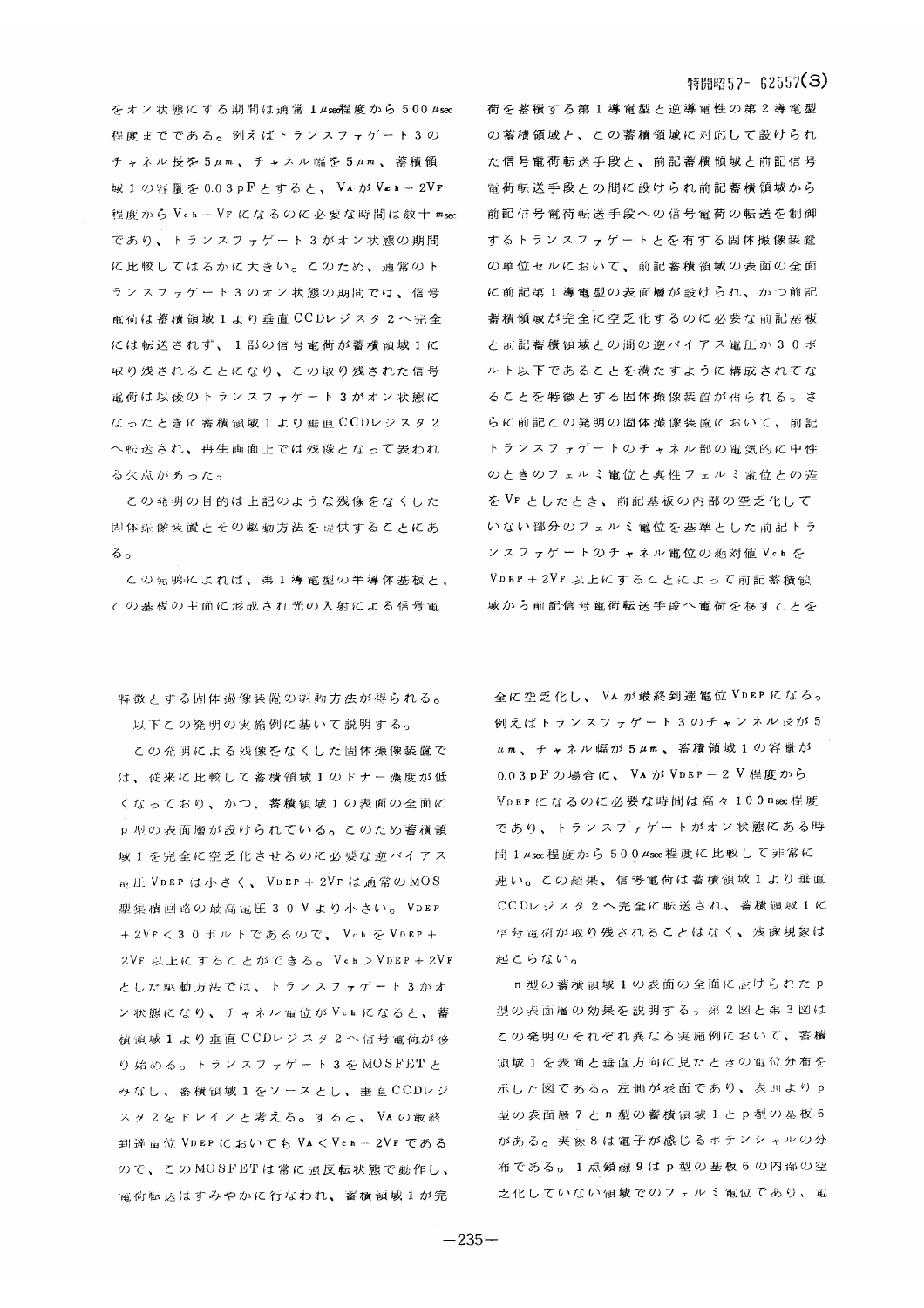#### 特開昭57- 62557(4)

位の規準とする。これらの図ではn型の蓄積領域 1が完全に空乏化した場合を示している。第2図 は表面層7のアクセプタ機度が小さく、表面層7 が完全に空乏化している場合であり、第3図は表 面層7の表面付近が空乏化していない場合である。 **佞者の 場合、表面層7の空乏化していない部分の** 電位は基板6の内部の空乏化していない部分の電 应と等しい。さて表面層7の第1の効果は、上述 したように VDEP を小さくすることである。n型 の蓄横領域1はp型の基板6とp-n接合するだ けではなく、p型の表面層7ともp-n接合する ために、両方のp-n接合面から空乏層が拡がる ために VDEP は小さくなるのである。第2の効果 は、電位の最大点がシリコンとシリコン表面に設 けられた酸化膜との界面に位置しないだめに、信 号電荷が界面に接触しない。この結果、信号電荷 が界面付近に分布しているトラップにトラップさ れないので、トラップによる残像が生じないとい うことである。さらに第3図に示した実施例の場 合、デバイス表面に設けられた酸化膜中や酸化膜

のチャネル部のフェルミ電位と真性フェルミ電位 との差 Vr は通常絶対値を用いるので、pチャン ネルでも絶対値を用いる。基板の内部の空乏化し ていない部分のフェルミ電位を基準としたトラン スファゲートのチャネル電位はロチャネル型の場 台は正であり、pチャネル型の場合は負なので、 絶対値を用いる。

#### 図面の簡単な説明

第1図は固体预像装置の模式的平面図、第2図 と弟3図はこの発明のそれぞれ異なる実施例にお いて、蓄積領域を表面と垂直方向に見たときの電 位分布を示した図である。

1……蓄積領域、2……信号亀荷転送手段(垂直 CCDレジスタ)、3 ……トランスファゲート、6 …… 基板、7……表面層、9…… 基板の内部の空 乏化していない部分のフェルミ電位、VDEP…… 審検領域が完全に空乏化するのに必要な基板と蓄 槓铜域との間の逆バイアス電圧。

表面上の浮遊電荷の影響が表面層のうちの空乏化 していない表面付近でシードされ、蓄積領域1に は及ばず、ロットやデバイス間での特性のばらつ きが小さくなるという効果がある。またシリコン と酸化膜の界面付近が空乏化していないので、暗 電流が小さいという効果もある。

この発明は、垂直方向の信号電荷転送手段とし て信号線を用い、この信号線が1個または複数個 のMOSFETを介して水平方向の信号電荷転送手 段としての水平CCDレジスタや水平バケットブリ ゲード (BBD) レジスタに接続されている、い わゆる MOS+CCD型2次元固体损像装置やMOS +BBD型2次元同体最像装置にも適用できる。ま た2次元固体撮像装置ばかりでなく、1次元固体 熾像装置にも適用できる。

以上nチャネル型の場合の実施例について説明 した。pチャネル型の場合は、nチャネル型の場 合のpとnとを入れ替へ、符号のある電位は絶対 値を用いればよい。例えば、蓄積領域1と基板と の間の逆バイアス電圧VAやトランスファゲート

第1図